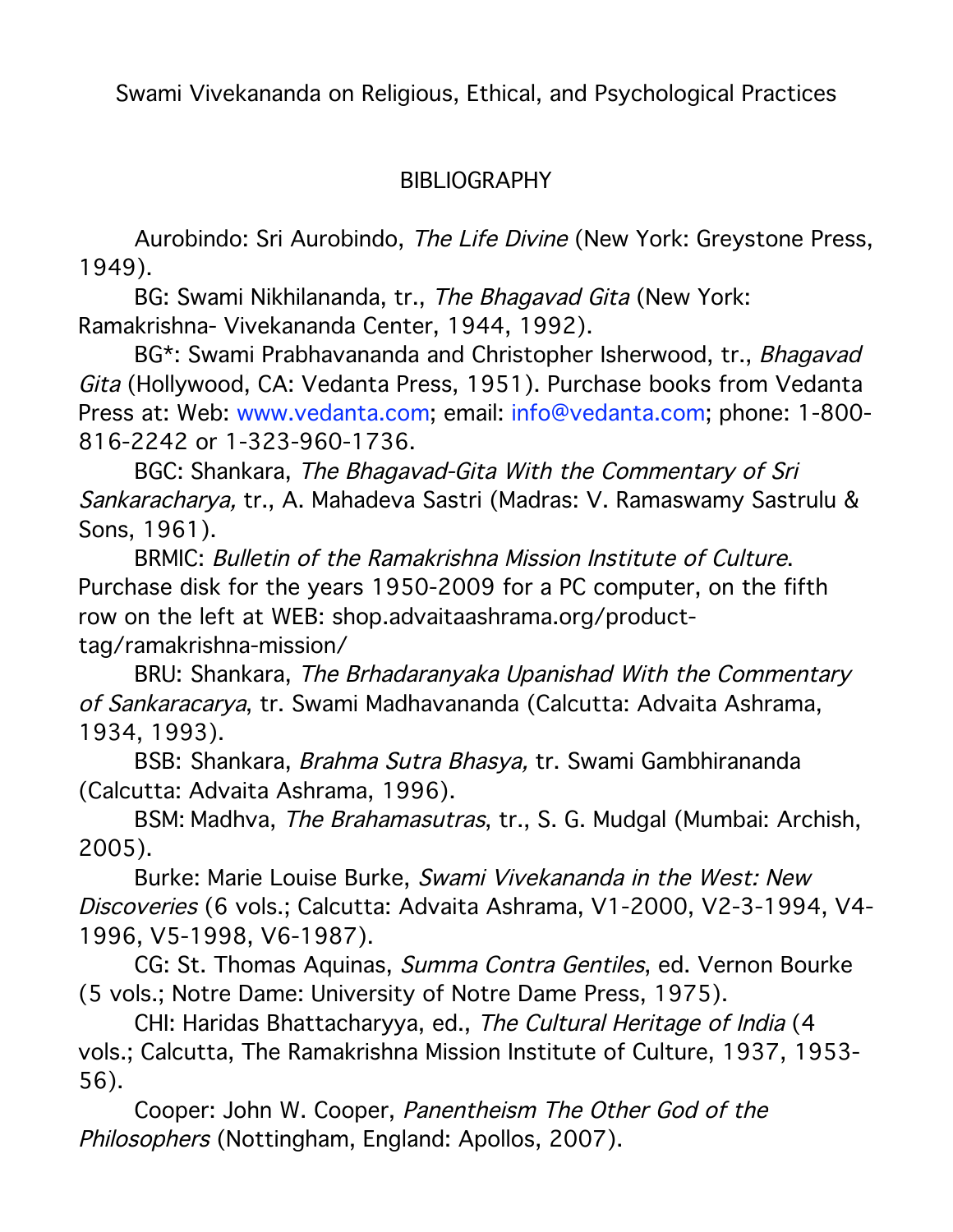Copleston: Frederick Copleston, S.J., A History of Philosophy (9 vols.; New York: Doubleday, 1985).

CPR: Immanuel Kant, Critique of Pure Reason, ed. Norman Smith (New York: Humanities Press, 1950).

CW: The Complete Works of Swami Vivekananda (Calcutta: Advaita Ashrama, 1962).

Edwards: Paul Edwards, ed., Encyclopedia of Philosophy (8 vols.; New York: Macmillan, 1967).

Enneads: Plotinus (Enneads), tr. A. H. Armstrong (7 vol.; Cambridge, MA: Harvard University Press, 1989).

FP: Origen, On First Principles, tr. G. W. Butterworth (Gloucester, MA: Peter Smith, 1973).

GBS: Google Book Search.

Ghanananda: Swami Ghanananda and Geoffrey Parrinder, ed., Swami Vivekananda in East and West (London: The Ramakrishna Vedanta Centre, 1968).

GTP: Moses Maimonides, The Guide of the Perplexed, tr. Shlomo Pines (Chicago: University of Chicago, 1963).

Halbfass: Wilhelm Halbfass, India and Europe (Delhi: Motilal Banarsidass, 1990).

HB: The Holy Bible Revised Standard Version (New York: Thomas Nelson & Sons, 1952).

HCT: Paul Tillich, A History of Christian Thought (New York: Simon and Schuster, 1968).

Huxley: Aldous Huxley, The Perennial Philosophy (New York: Harper & Brothers, 1945).

Lal: Basant Lal, Contemporary Indian Philosophy (Delhi: Motilal Banarsidass, 1989).

Life: The Life of Swami Vivekananda by His Eastern and Western Disciples (2 vols; Calcutta: Advaita Ashrama, V1-2004, V2-1998).

NCE: William McDonald, ed., The New Catholic Encyclopedia (18 vols.; New York: McGraw Hill, 1967).

O'Neil: L. Thomas O'Neil, Towards the Life Divine (New Delhi: Manohar Publications, 1979).

PB: Prabuddha Bharata. Purchase disk for the years 1896-2009 for a PC computer at WEB: vedanta.com/store/prabuddha\_bharata\_dvd.htm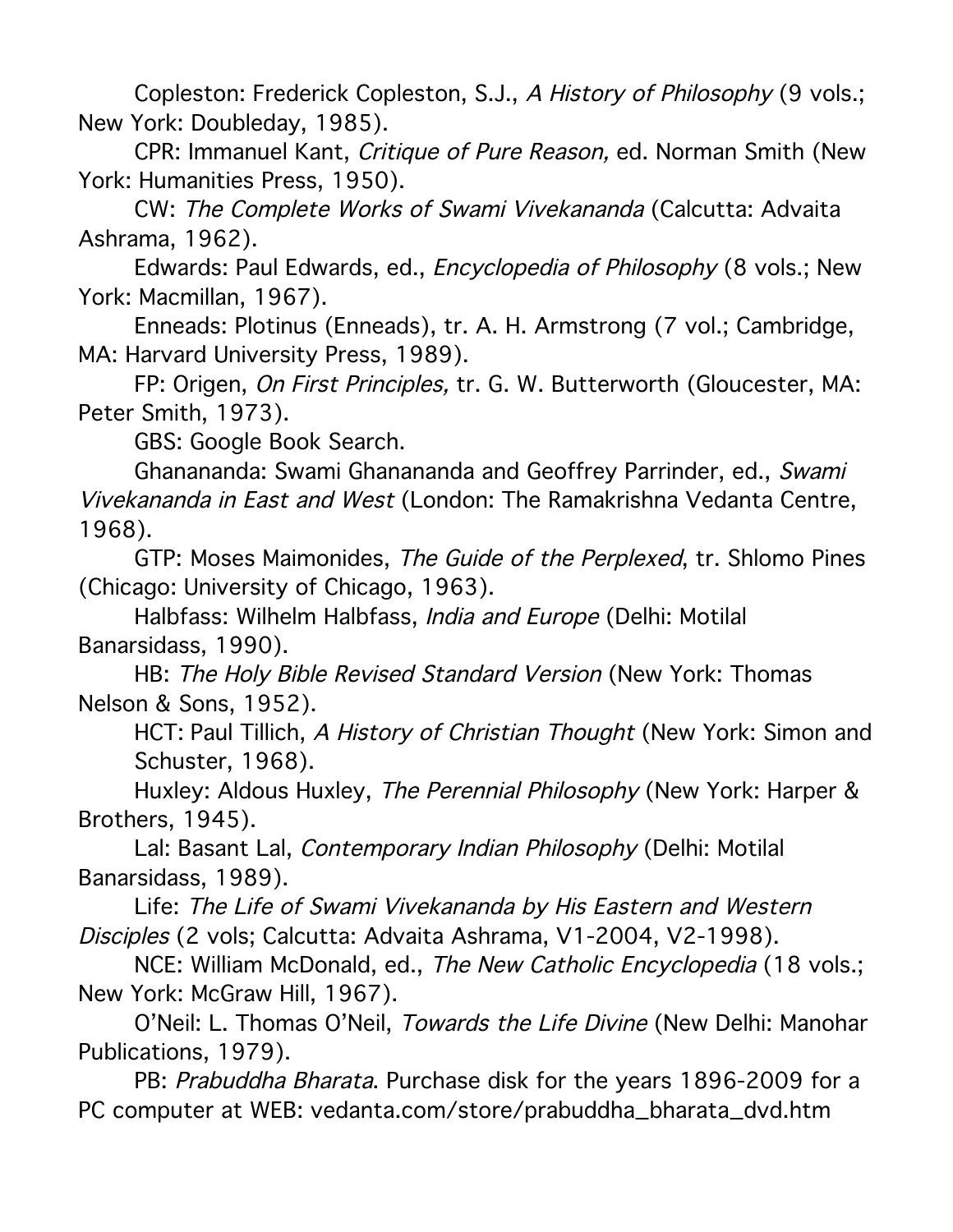Prabhavananda1: Swami Prabhavananda, The Spiritual Heritage of India (Garden City, NY: Doubleday, 1964).

Prabhavananda2: Swami Prabhavananda, The Sermon on the Mount According to Vedanta (Hollywood, CA: Vedanta Press, 1963, 1992).

Prabhavananda3: Swami Prabhavananda, The Eternal Companion: Brahmananda His Life and Teachings (Hollywood, CA 90068: Vedanta Press, 1944, 1970).

Prabhavananda4: Swami Prabhavananda, Narada's Way of Divine Love (Hollywood, CA 90068: Vedanta Press, 1971).

Prabhavananda5: Swami Prabhavananda, How to Know God (Yoga Sutras) (Hollywood, CA: Vedanta Press, 1953, 1981). Purchase books from Vedanta Press at: Web: www.vedanta.com; email: info@vedanta.com; phone: 1-800-816-2242 or 1-323-960-1736.

Radhakrishnan: S. Radhakrishnan, Indian Philosophy (2 vols.; Delhi: Oxford University, 1923, 1992).

Reminiscences: Reminiscences of Swami Vivekananda (Kolkata: Advaita Ashrama, 2004).

Saradananda: Swami Saradananda, Sri Ramakrishna and His Divine Play, tr. Swami Chetanananda (St. Louis: Vedanta Society of St. Louis, 2003).

Shivananda: Swami Shivananda, For Seekers of God, Swami Vividishananda and Swami Gambhirananda, tr. (Calcutta: Advaita Ashrama, 1993).

ST: St. Thomas Aquinas, Basic Writings of Saint Thomas Aquinas, Summa Theologica, tr. Anton Pegis (2 vols.; New York: Random House, 1945).

Tathagatananda: Swami Tathagatananda, Journey of the Upanishads to the West (New York: Vedanta Society of New York, 2002).

Theodorson: George Theodorson, Modern Dictionary of Sociology (New York: Thomas Y. Crowell, 1969).

Tillich: Paul Tillich, Systematic Theology (3 vols.; Chicago: University of Chicago Press, 1951-63).

Tipple: Edith Tipple, What the Disciples Said About It (Kolkata: Advaita Ashrama, 2005).

Up.: Swami Nikhilananda tr., The Upanishads (4 vols.; New York: Ramakrishna-Vivekananda Center 1949-59 1990). (Ait.=Aitareya, Br.=Brihadaranyaka, Ch.=Chandogya, Is.=Isha, Kat.=Katha, Kai.=Kaivalya,